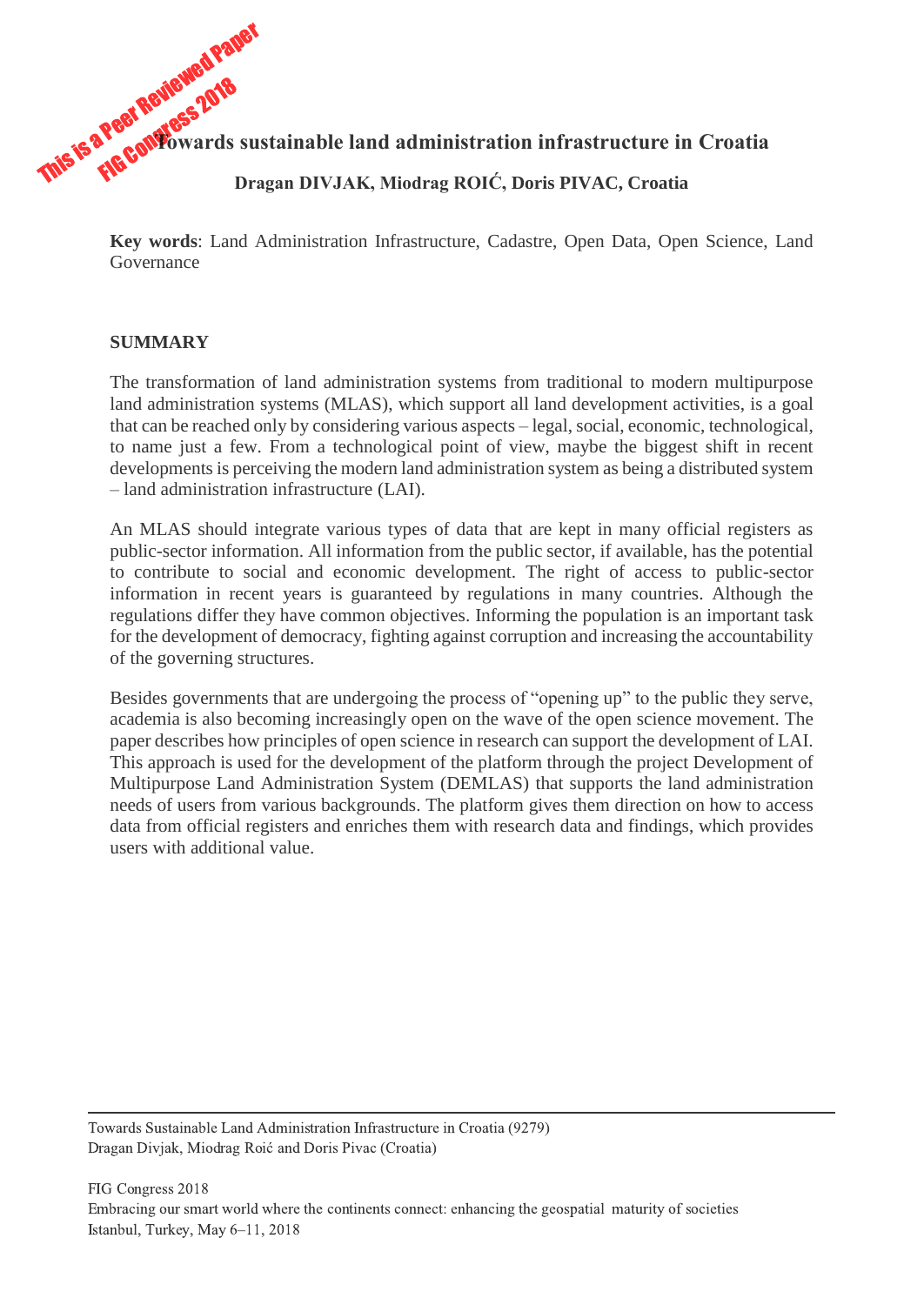# **Towards sustainable land administration infrastructure in Croatia**

# **Dragan DIVJAK, Miodrag ROIĆ, Doris PIVAC, Croatia**

## **1. INTRODUCTION**

Land administration is defined as the process of determining registration and dissemination of tenure, value and land use information and related resources (UN-ECE 1996). This process involves identifying land interests and their properties, measuring and describing them, detailed documentation and securing relevant information in support of the real property market. A land administration system should record all rights and interests guaranteed by law, support valuation and taxation, enable pledges, support development and the monitoring of the real property market and protect private, public and state properties. It should also minimize property disputes, provide support to land reforms, improve strategic and spatial planning, support land governance taking environmental protection into account and provide statistical data on the land sector essential for monitoring.

The vision of land administration improvement is expressed as the development of its factors that facilitate the creation of effective land and property markets, protect the land rights of all people and enable long-term sustainable development (Rajabifard et al., 2013). The planning and development of a national land administration infrastructure (LAI) should fully meet the growing needs of considerably increased urban populations, resulting from the rapid expansion of cities (Bennett et al., 2012).

The development of a Multipurpose Land Administration System (DEMLAS) is a scientific project funded by the Croatian Science Foundation and is being conducted at the Faculty of Geodesy of the University of Zagreb from 2014 to 2018. The DEMLAS project aims to discover what needs to be done to transform land administration systems from traditional to modern multipurpose land administration systems (MLAS) that support all land development activities.

Existing registers are commonly established for one purpose; their interconnection is at a very low level and contains many redundant data (Mađer et al., 2015). Although there is a wealth of registers of land/real property and interests related to them, their content and structure cannot meet the needs of multipurpose land administration that will support effective land management (van Oosterom et al., 2009). Improvements are possible if they link to each other and enhance their effectiveness (Vranić et al., 2015) or establish procedures and standards for data sharing (Lemmen et al., 2015) to provide additional data.

A prerequisite for operational linking of registers is the improvement of the quality and completeness of data. The supplementation of the content is reflected in the extension of LAI on maritime domains, natural disaster prevention and management (Enemark, 2009), valuation and taxation data, public utilities infrastructure and the introduction of  $3<sup>rd</sup>$  and  $4<sup>th</sup>$  dimensions of property registration (Vučić, 2015). The requirements of urban, agricultural and state land management pose specific requirements to the MLAS as well as electronical available historical

Towards Sustainable Land Administration Infrastructure in Croatia (9279) Dragan Divjak, Miodrag Roić and Doris Pivac (Croatia)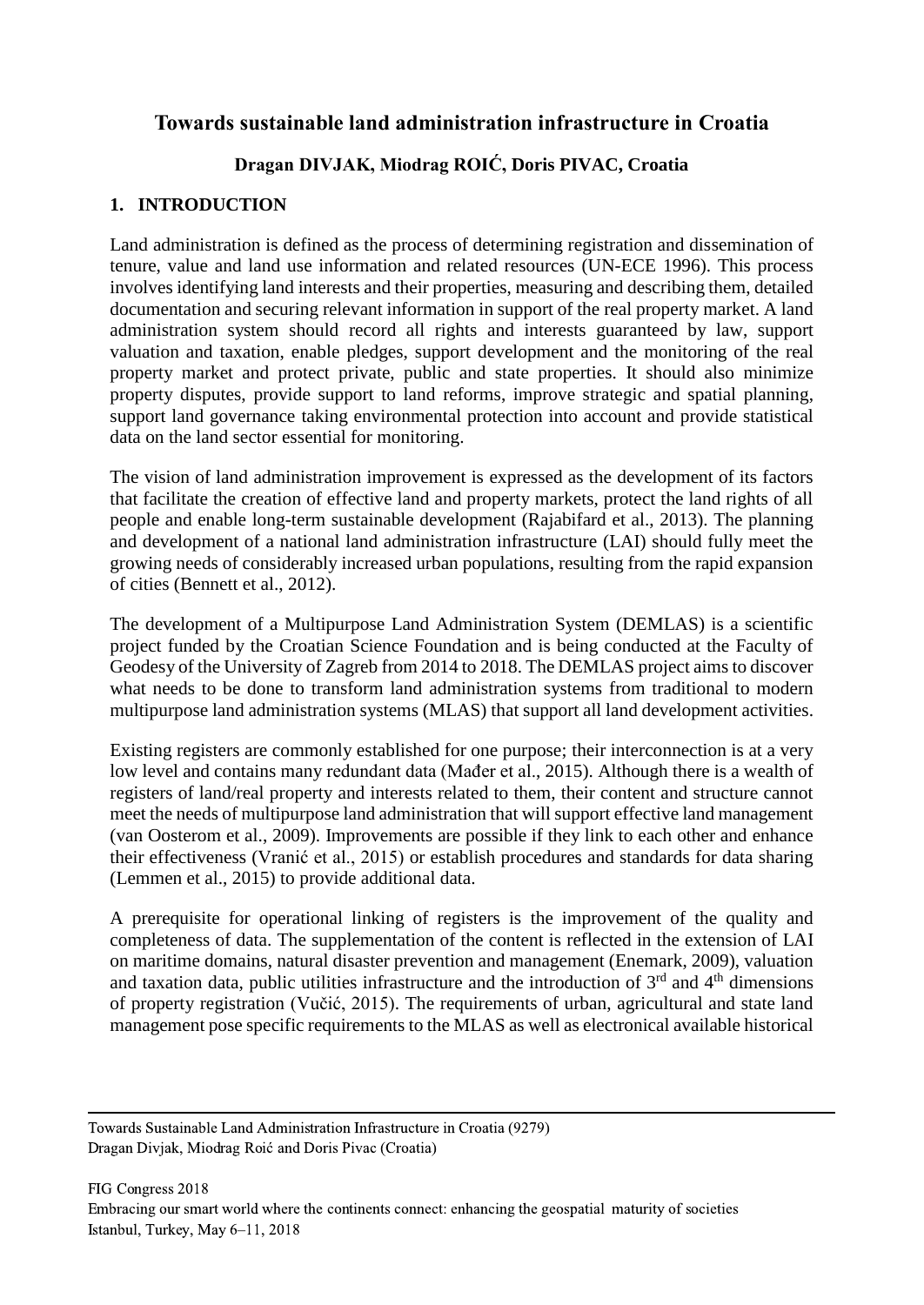data. Their inclusion in the MLAS is a special challenge and needs a specific approach supported by improved access to the registers' data (Divjak et al., 2017).

The paper analyzes the status of data from key registers and users' needs for LAI. The creation of a platform based on the principles of open science / data principles adds additional value that is emphasized in the paper.

As it is not possible to directly access data from key registers, a central repository (warehouse) was created in which part of the available data was imported. The architecture and the user interface of the DEMLAS platform and guidelines for further research are described later.

## **2. UTILIZATION OF LAND ADMINISTRATION INFRASTRUCTURE**

Throughout the project activities, various utilizations of an LAI have been investigated. Besides the most common application of LAI in agricultural and state land management, land consolidation, valuation and taxation, several user cases of LAI utilization in spatial planning, both of inland and on sea, were also investigated. The following chapters are key findings of the research.

## **2.1 Agricultural and state land management**

Land policy measures cannot be made without knowing the position, shape and type of use for each cadastral parcel of agricultural land. This data forms the backbone of an effective land policy implementation system. Such a system should be a tool for making legal, administrative and economic decisions and the basis for planning and development.

None of the state agricultural land management programmes in Croatia since its adoption had access to reliable land and tenure information. The data needed in these programmes were an ideal opportunity to establish a land policy implementation system.

The information system supporting state land management should consist of: the subsection on the management of state-owned agricultural land, the subsystem on management of agricultural land owned by natural and legal persons and the subsystem for maintenance and protection of agricultural land (Mičević, 2016).

The system for implementing land policy depends largely on the initial state of the system and the data it comprises. Such a system must be based on the land parcel, i.e. the cadastral parcel as a basic space unit. It should be based on a unique spatial reference system, enabling data to be linked with other spatially referenced data within the system. The DEMLAS project analyzed the current condition of the available official land data records ‒ Croatian Land Parcel Information System (ARKOD) and Cadastre and Land Book Joint information system (JIS) and possible data integration of both registers.

Towards Sustainable Land Administration Infrastructure in Croatia (9279) Dragan Divjak, Miodrag Roić and Doris Pivac (Croatia)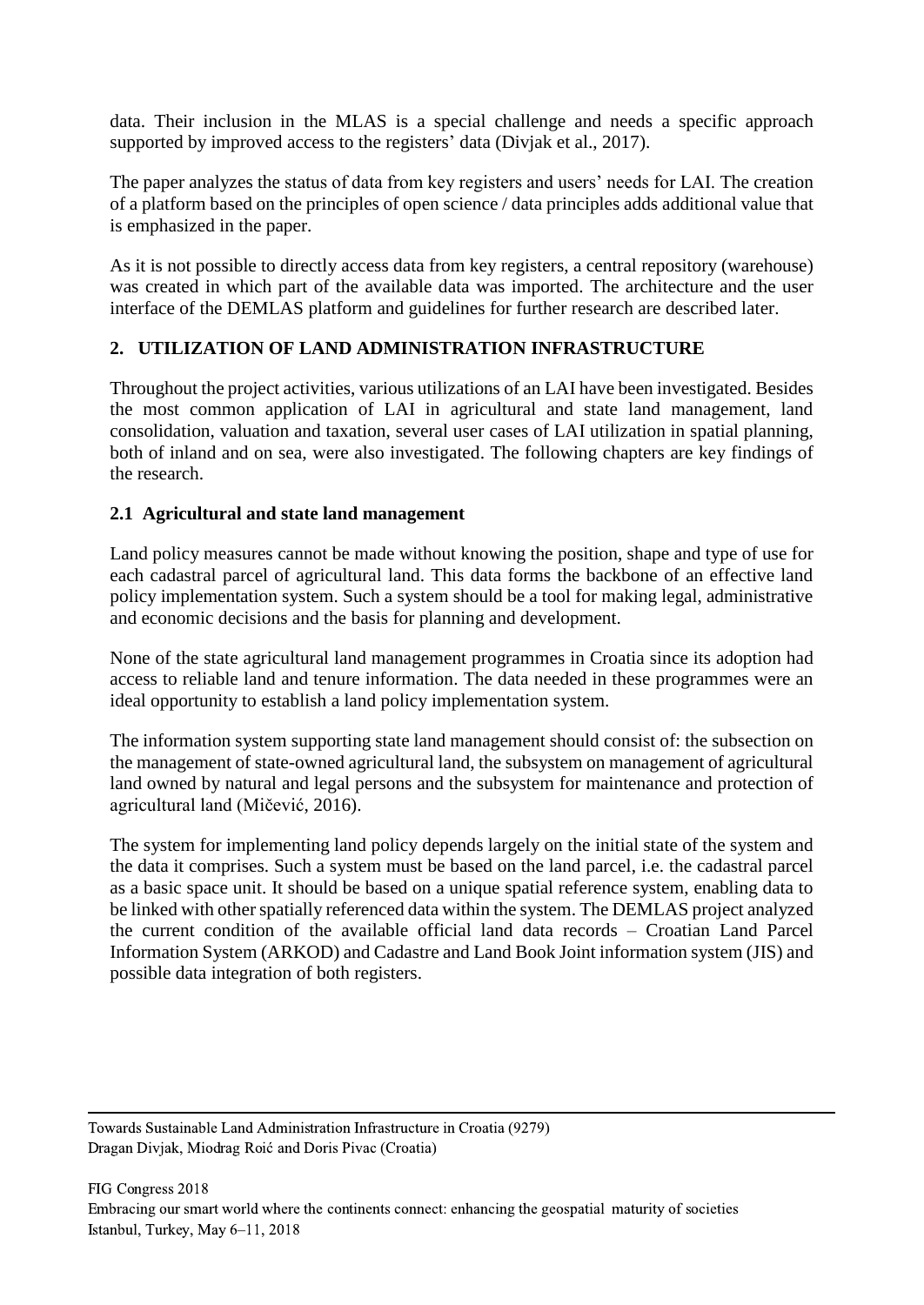Data analysis of the JIS and ARKOD has shown that most of the data needed for agricultural incentives that are found in ARKOD are copied from the JIS. The problem is that the data becomes outdated (*[Figure 1](#page-3-0)*, *[Figure 2](#page-3-1)*), and as such cannot be used to support farmers' incentives. The consequence of outdated data is that today we have inconsistent and redundant data in two registers. Another drawback is that although it has a large amount of data, the JIS does not have any analytic capabilities to provide aggregated information.



*Figure 1 Cadastral parcels in ARKOD Figure 2 Cadastral parcels in JIS*

<span id="page-3-1"></span>

<span id="page-3-0"></span>Extracting analytical data requires deeper technical understanding of these registers and technical skills that personnel of public institutions don't possess. Hence, for most of the aggregated information they must turn to private companies that maintain information system software for managing these registers. The proposal for linking the data model of these two registers is given at the conceptual level through the adaptation of the "Land Administration Domain Model" model in Mađer et al. 2015. The model describes the relationship between the two basic properties of the enumeration of the above-mentioned registers – agricultural parcels and cadastral parcels.

# **2.2 Land consolidation**

The fragmentation of agricultural land through many relatively small and spatially separated units causes an increase in expenses for sowing, processing, protection and generally reduces income and market competency. The average size of family farms in the Republic of Croatia is 2.7 ha  $(27,000 \text{ m}^2)$ , which is six times less than the European average and they are split on average into 5.3 separate parcels. Family farms so small cannot be rationally processed.

Towards Sustainable Land Administration Infrastructure in Croatia (9279) Dragan Divjak, Miodrag Roić and Doris Pivac (Croatia)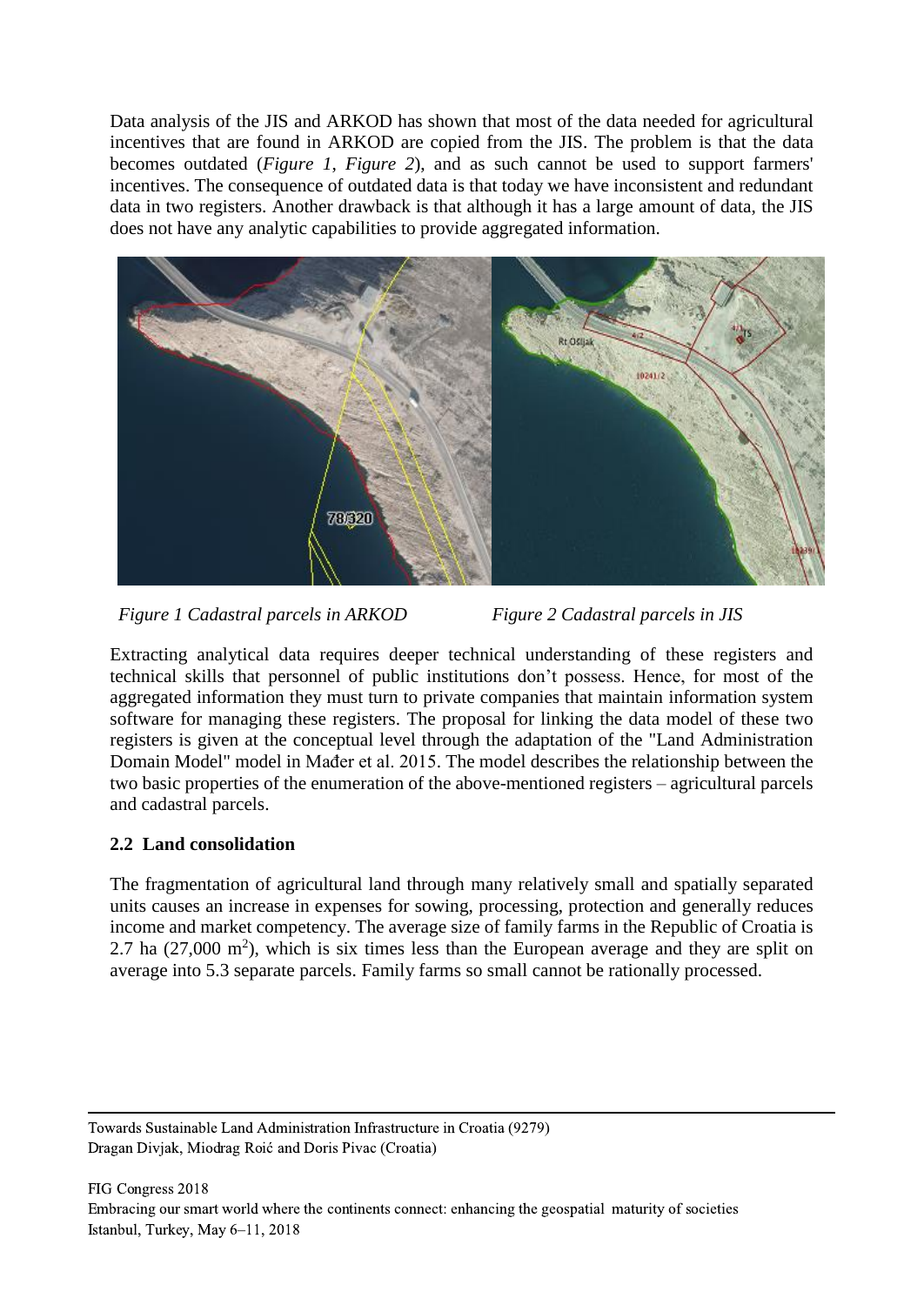One solution to increase the productivity and competitiveness of agricultural production is land consolidation. The spatial data source analysis report for the purposes of land consolidation identified seven key registers for the process of land consolidation. It is concluded that land consolidation is an interdisciplinary measure, the implementation of which involves the geodetic, legal and agronomic professions. The geodetic profession is involved in the land consolidation process in the part related to expert geodetic work, such as marking the boundaries of the consolidation zone, assessing the value of land, making proposals for division of the consolidation area and other geodetic works. The basic information required for the coordination is contained in the official data records. In addition to land / property cadastre as key registers, there are other public registries of land and its parts closely related to certain areas of human activity.

Investigations on spatial data source analysis for the purposes of land consolidation analyze in detail the existing registers. As a solution to the establishment of a mass real property valuation system, the use of existing registers for which several state institutions are in charge is imposed. Although existing registers are in different degrees of completeness and up-to-dateness, considerable funds have been invested in their collection and they should be used to establish a mass real property valuation system. The results provide suggestions for the integration of existing registers based on the existing data they contain.

### **2.3 Valuation and taxation**

A very important aspect in the land consolidation process is the process of value assessment for agricultural land. The mass assessment system is one of the basic prerequisites for quality management of land, which is the most basic and limited resource of each country. In Croatia, a system for tracking of land value data for this purpose still does not exist, unlike in most European countries. For a real property valuation system to be realized and to function normally, there is a need for up-to-date and complete spatial data registers, managed and established on the basis of the law, and managed and structured in a manner appropriate for electronic data processing (Tomić et al., 2016).

The process of agricultural land valuation can be automated by introducing mass valuation techniques. The index of land fragmentation, as a measure of land fragmentation, is one of the factors for the valuation of agricultural land. Through the project activities, automated methods of defining the fragmentation of properties were investigated – fragmentation based on several existing methods. Testing the degree of land fragmentation was carried out in the several test areas. Numerous fragmentation indexes were calculated using different methodological approaches for defining the index and the results were presented and published in the paper (Alar et al., 2014).

### **2.4 Spatial planning**

Towards Sustainable Land Administration Infrastructure in Croatia (9279) Dragan Divjak, Miodrag Roić and Doris Pivac (Croatia)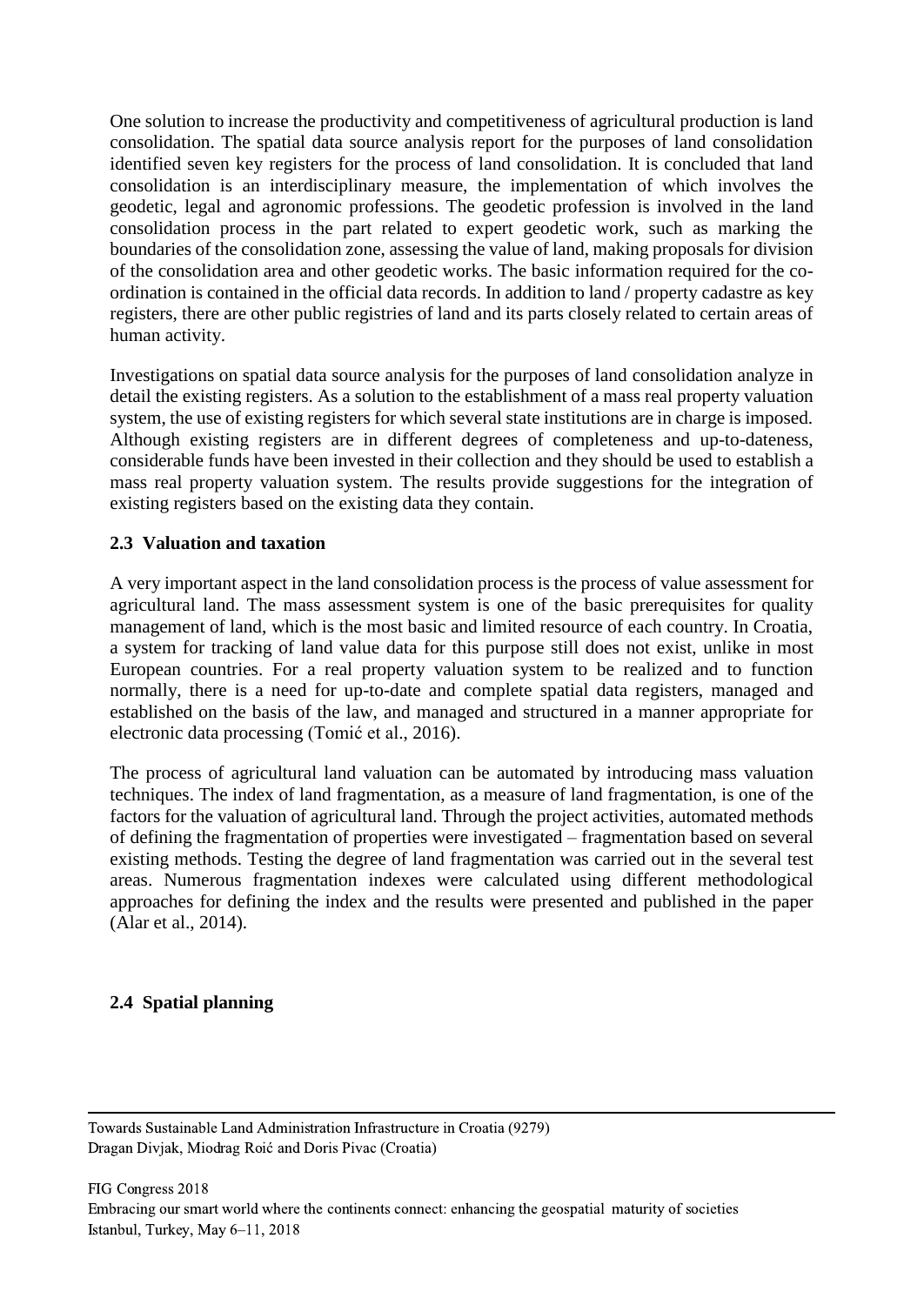By confronting the existing land use and urban planning in more than one period of time, it is possible to create a diagnosis of strategic development, trends and scenarios. This approach can provide very useful answers to several strategic development issues: quantification of land use, land use transformation, development potential and capacity, changes in land use policy, monitoring of planned development implementation, etc. A strategic model of urban analysis should combine knowledge from urban and geoinformation science. Several existing models of land use were examined through the project activities: theoretical urban model, INSPIRE Land Use Data Model, Urban Atlas, Land Use Classification System LUCAS, National Planning Model of Croatia, Regional Model of Land Use Île-de-France and City Model of Vienna. Each model has some advantages but also disadvantages with regard to urban land use analysis strategy. Based on the performed analysis, a new data model was developed (Šiško et al., 2016). The data model includes elements such as: purpose, temporal and spatial resolution, land use classification, land use area determination and data sources.

In the data availability report of data in maritime areas, data from existing registers that are regulated by the legislative framework are analyzed, which includes rights over the maritime areas of the Republic of Croatia. In addition to the two main registers, the Cadastre and Land Books, there are the Maritime Concession Registry (ports and docks, entertainment contents, mariculture, cables, pipelines, etc.), the Registry of Cultural Heritage (underwater archaeological sites), Registry of Protected Areas (different levels of protection according to the law on Nature Protection), Registry of authorized mineral resource exploitation areas and Registry of Existing Mineral Resource Utilization (hydrocarbons and salt), Registry of Fishing Licenses and Other Marine Organisms and Environmental Pollution Registry.

These registers are designed and function as "standalone" registers, and consequently connections between different registers, spatial coverage of registered objects, users and leases, and relevant data are weak or non-existent. The research analyzes and presents the existing conditions for the registration of sea areas in official registers in the Primorje-Gorski Kotar County examining area. Issues on integration of land and maritime administration registers have been identified and improvements proposed (Flego and Roić, 2017).

## **3. OPEN SCIENCE RESEARCH – DEMLAS PLATFORM**

The open science principles were achieved with the concept of user cases, i.e. platform component where different usages of data accessible through DEMLAS platform are described in plain language.

Open science is an approach to scientific development based on collaborative work and information publication using advanced network technologies to create solutions based on free access and sharing (Salmi, 2015).

Towards Sustainable Land Administration Infrastructure in Croatia (9279) Dragan Divjak, Miodrag Roić and Doris Pivac (Croatia)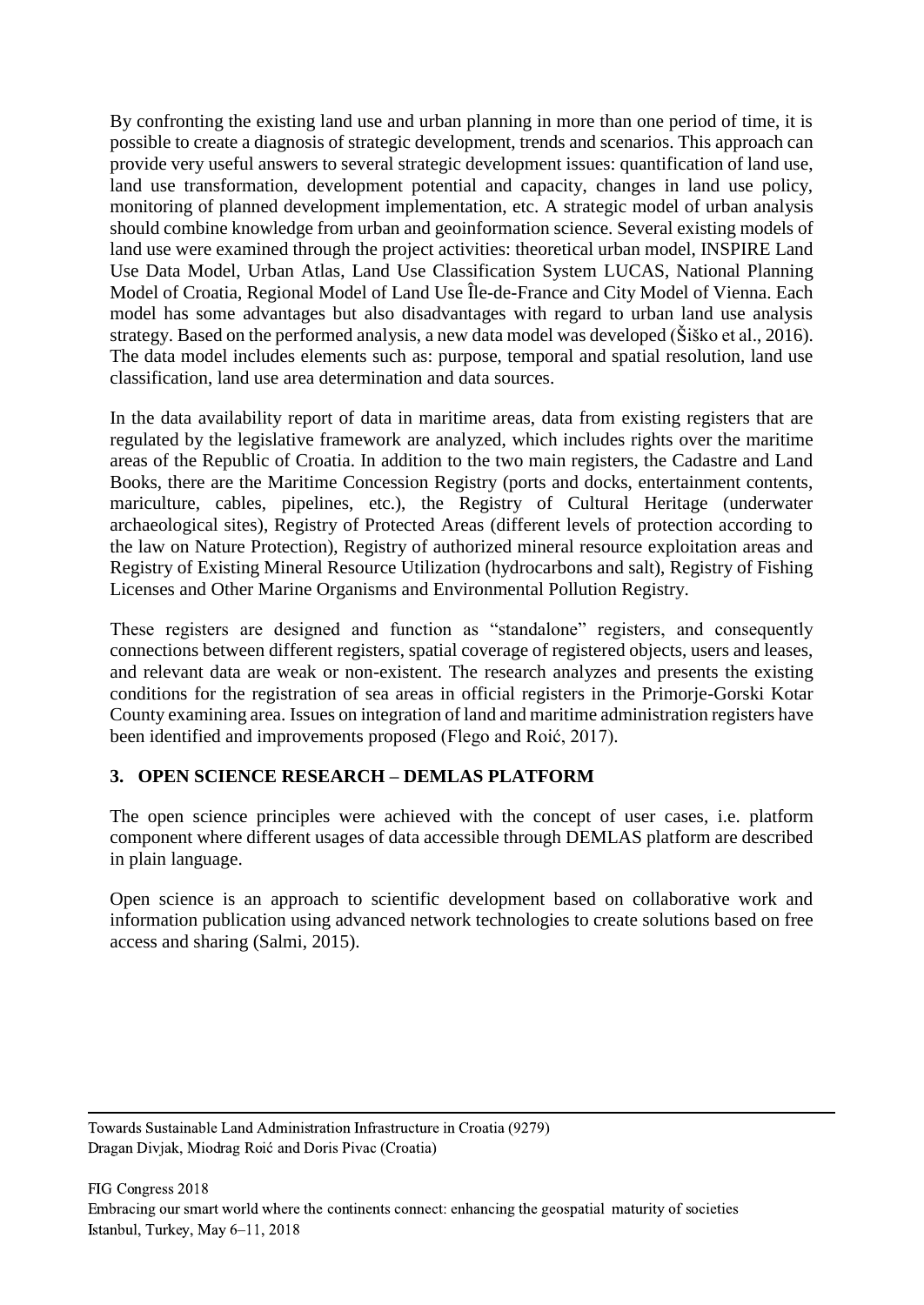The advantages of open science are (Stojanovski, 2014):

- Improved research effectiveness minimized duplication
- Accelerating pace of new discoveries
- Enabling interdisciplinary research
- Promoting scientific rigour and repeatability
- Improving the quality of scientific output
- Improving co-operation and involving a greater number of stakeholders
- Promotion of scientific activities and encouragement of the "scientific literacy" of the public
- Increasing the economic and social impact of scientific research
- Providing new opportunities for innovation

The concept of open science encompasses a series of principles aimed at stimulating scientific growth and consequently its facilitated public access. These principles are stated in following sections (URL 1).

#### **3.1 Open access**

Open access primarily refers to online access to scientific papers and research data, allowing users to freely read and reuse content with the only obligation that the author is cited. Open access is key to free flow of information between researchers and society as a whole (Stojanovski, 2014). Open access is the fundamental strategy of the European Commission to improve the circulation of knowledge and thus innovation. This is particularly illustrated by the general principle of open access to scientific publications in Horizon 2020 and the research data pilot (URL 2).

### **3.2 Open data**

Open data are data that can be used freely without restrictions, reused and shared with anyone – with the condition of citing the author's name and sharing under equal conditions. The terms of use of open data are defined by some kind of open source license such as Creative Commons license.

Towards Sustainable Land Administration Infrastructure in Croatia (9279) Dragan Divjak, Miodrag Roić and Doris Pivac (Croatia)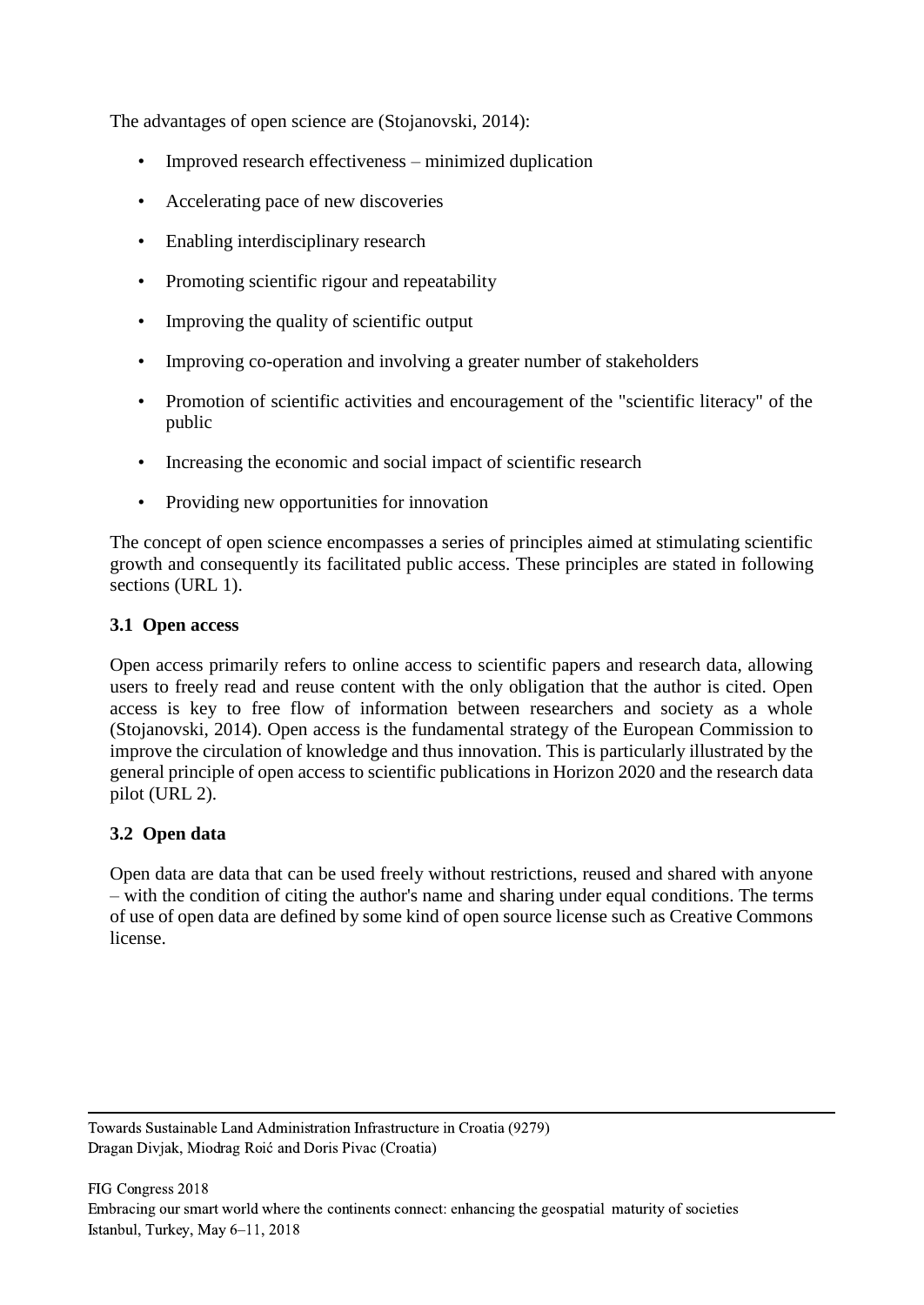### **3.3 Open source software**

One of the key requirements of science is the ability to reproduce ‒ scientists need access to the data and tools used in some research to fully reproduce and validate the findings and conclusions of this research. If the software used in scientific studies is the "black box", and the code and algorithms cannot be critically analyzed, then the results of this research will not be reproduced. Therefore, the use of open source software in science has a high priority. Certain funding programmes for scientific research set the use of free open source software as a mandatory requirement.

### **3.4 Open methodology, educational resources and review**

Open methodology implies the openness of the research, information and data collection plan to achieve the desired outcome of the research.

Open educational resources include text, media and other digital resources used for teaching, learning and research, and are available through an open license. The distance learning trend over digital platforms has particularly contributed to the opening of educational resources.

Open review is an access to the openness of the review process in which the authors know who would review the work, and commentaries of the reviewers would be public and useful to the readers for additional information. This would make reviewers less biased, and reviews would be more constructive and could serve as an example for young researchers and future authors. Reviewers would demonstrate their expertise through open reviews and could be rewarded for their quality reviews.

The DEMLAS project is based on these underlying principles. Research results, as educational resources, are stored in the DEMLAS warehouse and can be easily found and reused by searching the metadata catalogue with spatial and attribute queries. Metadata records can be accessed and reused for future research. All data results from the research are available under the free terms of use. User cases fulfilled the principles of open methodology because the methodology of achieving results that users can easily reproduce is understandably described.

The DEMLAS data warehouse is fully developed using open source free software, and the original source code is available through the GitHub repository for reuse.

### **4. TECHNOLOGICAL SOLUTION FOR LAND ADMINISTRATION IMPROVEMENTS – DEMLAS PLATFORM**

Transformation of a traditional system to MLAS can be achieved by improving efficiency and usability. Efficiency is concerned with the ability to quickly update the data while ensuring their consistency and accuracy. Increased usability is achieved by a technological platform that enables multipurpose use according to developed user cases (Matijević et al., 2015).

Towards Sustainable Land Administration Infrastructure in Croatia (9279) Dragan Divjak, Miodrag Roić and Doris Pivac (Croatia)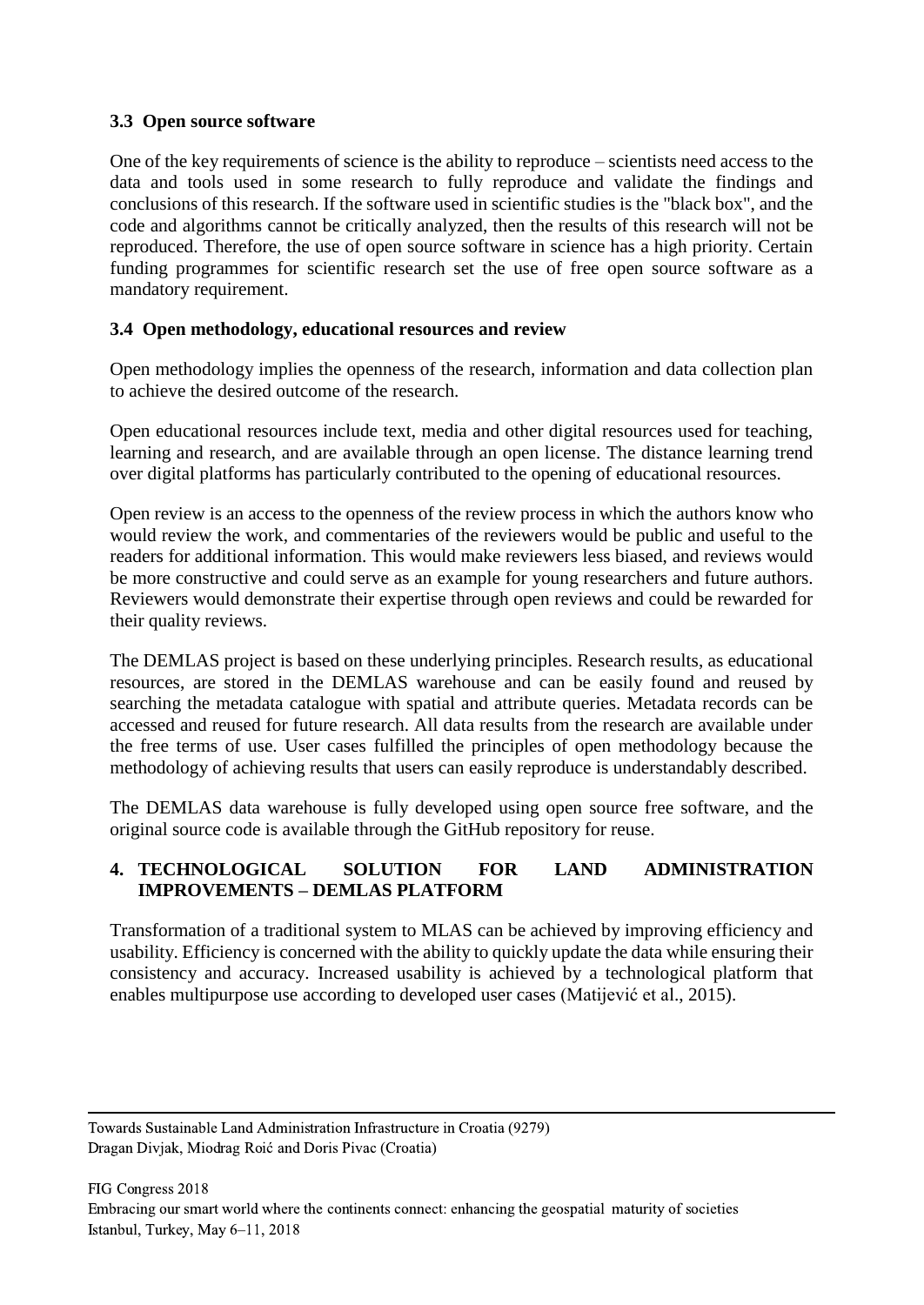### **4.1 Procedures for automatic maintenance of cadastral data**

Modern land administration systems must meet the new needs for faster and more efficient real property transaction processing. One of the ways to meet these needs is to outsource most of the process of updating cadastral geometry to stakeholders outside the organization responsible for managing cadastral data with the proper quality assurance procedures in place. In case the spatial component of the combined legal-spatial transactions is separated, the transaction processing system must be able to independently handle all possible cases in a safe and consistent manner. A framework that can be used to design a system based on standard database transaction concepts and guarantees the safe processing of external transactions on polygon cadastral parcels was developed in this project. To separate the process of editing from consistency control, the basic concepts for assessing the net effect of the transaction have been studied. Strict definition of what can be done in each such type of transaction provides a reference that can be used to link the legal and spatial part of a combined legal-spatial transaction. In the paper (Vranić et al., 2015), the implementation of the concept system is described as a confirmation of a developed framework.

### **4.2 DEMLAS platform – System architecture, storage, content and usage**

Data storage was developed within the DEMLAS project as an infrastructure for research in the field of land governance (Roić et al., 2017). Access to the platform (*[Figure 3](#page-8-0)*) is possible via the website of the project or directly (URL 3).

<span id="page-8-0"></span>

*Figure 3 DEMLAS interface*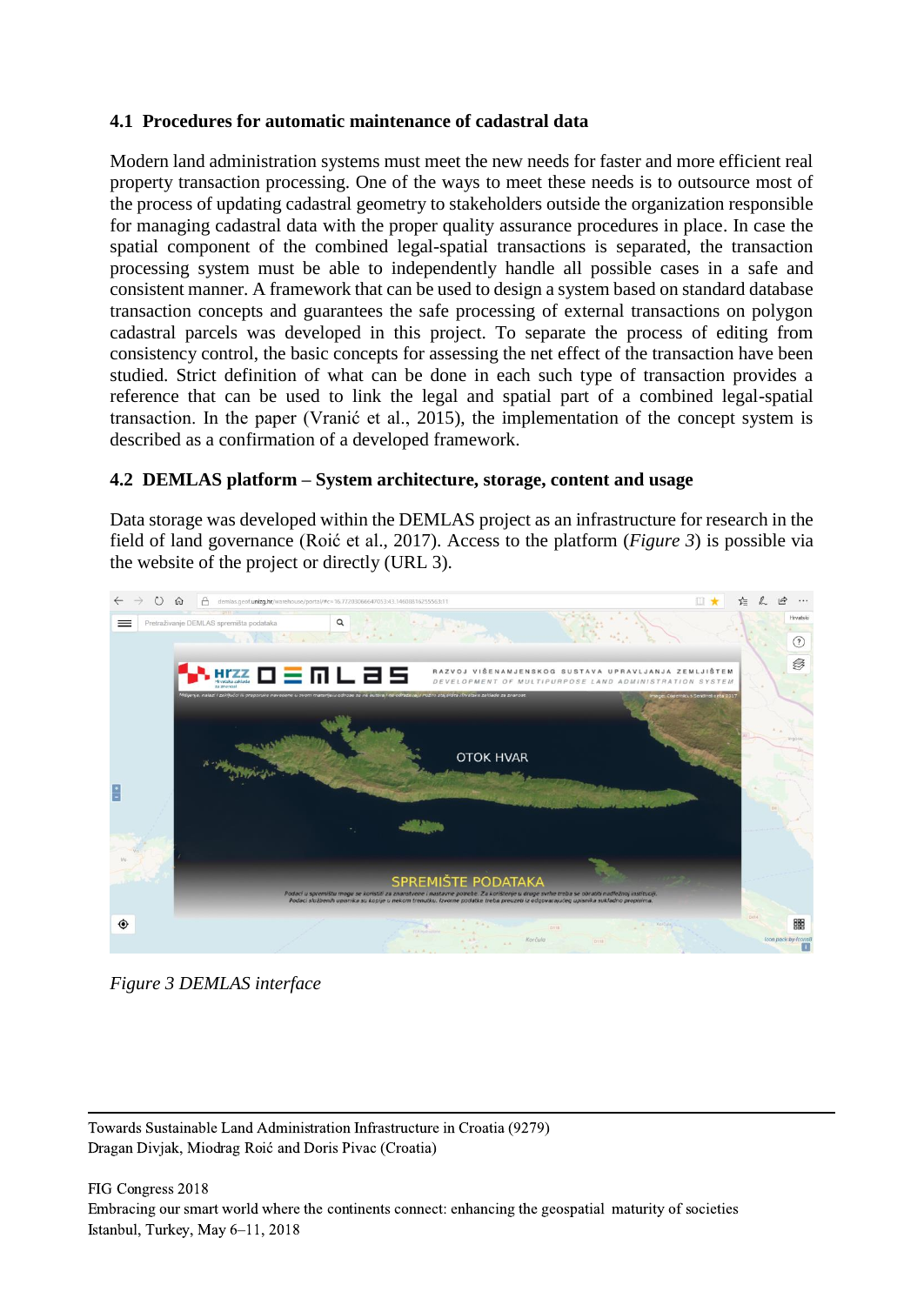Users can search for available spatial data that are described in a metadata catalogue (*[Figure](#page-9-0)  [4](#page-9-0)*). Various types and formats of data are available, such as: spatial sets of data, maps, measurements and accompanying spatial documents, pages, or field notes. It is possible to preview data by adding it to a map or downloading it directly to the user's device.



*Figure 4 Preview of metadata records*

<span id="page-9-0"></span>The portal has been developed so that it can be used in the field through various mobile devices. While carrying out project activities, a case was made to find the purpose of the land on which the user is located. Steps that a user needs to make to reach identical results are described in the DEMLAS project pages.

The DEMLAS portal architecture consists of three layers – a presentation, a business logic layer and data layer (*[Figure 5](#page-10-0)*).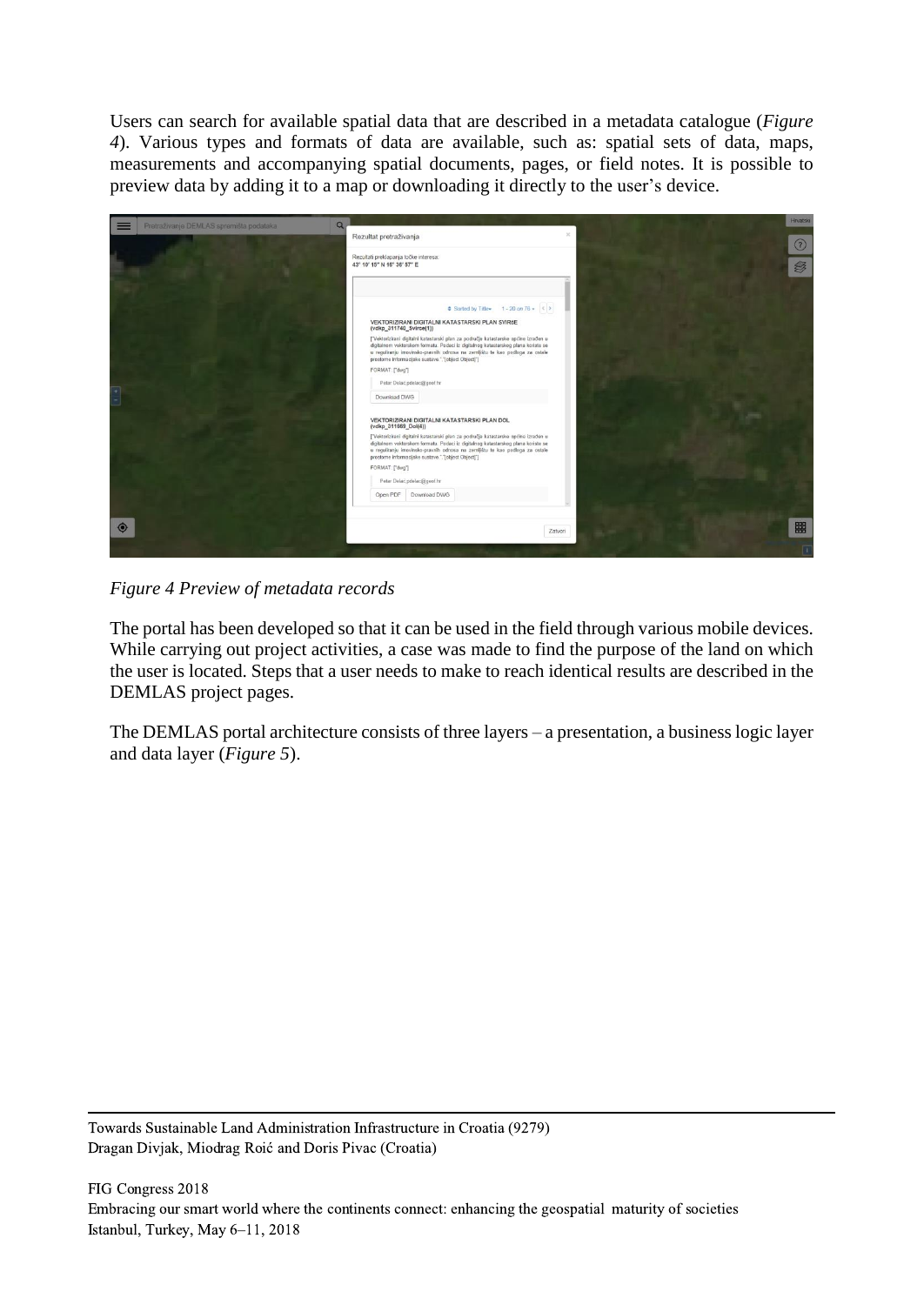

<span id="page-10-0"></span>*Figure 5 DEMLAS platform architecture*

All data are located on the DEMLAS virtual servers. Data are stored in document-oriented, relational and object-relational databases.

The business logic layer is implemented in the PHP programming language and by using spatial data server applications, GeoServer and GeoNetwork, for each of the six basic logical functionalities.

A separate component was created in the DEMLAS warehouse interface that forms the presentation layer. The presentation layer is made as a responsive web application. It is therefore possible to use it on mobile devices, which further increases the usability of DEMLAS in the field operations.

## **4.3 Future developments**

In the further development of the DEMLAS repository, we aim to make the spatial sources that are currently stored in a proprietary format of the records available through open network-based services. It primarily relates to open standards of the OGC consortium WMS, WFS and WCS, which will achieve an even higher degree of interoperability.

The second direction of further DEMLAS development is the research of possibilities for the integration of key resources that would make DEMLAS a service for evidence-based policy making in land governance. Functionalities of the DEMLAS platform will be extended to

Towards Sustainable Land Administration Infrastructure in Croatia (9279) Dragan Divjak, Miodrag Roić and Doris Pivac (Croatia)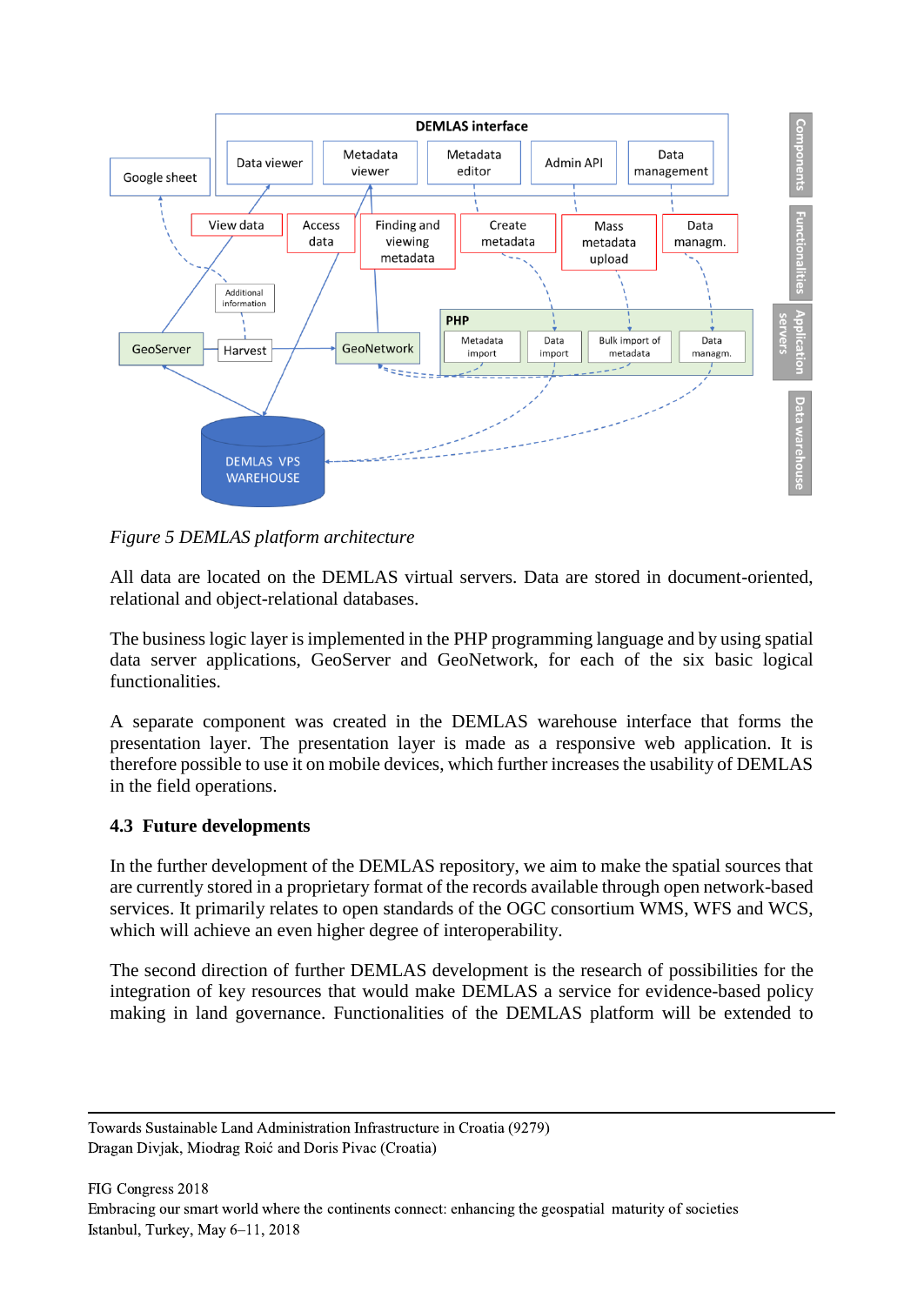enable automatically collecting, storing and publishing the data and indicators on the state of land governance. A planned system will follow recommendations of the World Bank Land Governance Assessment Framework and will be consistent with the principles recommended by the FAO Voluntary Guidelines on the Governance of Tenure. It will use best practices in quantifiable monitoring based on indicators and prediction systems.

In the next phase of the project, it is necessary to supplement the repository with data addressed in the project research carried out so far. This will be a step forward for multi-purpose LAI. It is planned that in the future it will provide information to users on the existence of data through links to external resources (registers).

Besides these technical aspects of DEMLAS future development, several new topic areas need to be addressed as well. Those are impact on legal issues that would such LAI have and legal regulation that would support it as well as position of the land owner and citizen in the process. Furthermore, quality of data collected from different sources and the financial sustainability of the system,

## **5. CONCLUSION**

As part of the current research activities within the DEMLAS project, key user cases have been identified for the establishment of an MLAS. These user cases proved to be valuable framework for further research of different topics and aspect of MLAS usage. An analysis of the existing data of official registers was carried out and recommendations for their harmonization and improvement were given. Results of the ongoing projects on state level that are directly related to MLAS will have impact on future developments of DEMLAS and help steer further research in LAI domain.

When proposing new data models that would merge data from multiple existing registers, valid standards from the spatial information domain (19115 Metadata and 19152 LADM) were considered and improved. It has been noticed that existing standards do not fully support the needs of users, and there are proposals for their further development and supplementation.

The predominant purpose of the warehouse at this stage of the project, to store and easily find the data, is fulfilled.

Towards Sustainable Land Administration Infrastructure in Croatia (9279) Dragan Divjak, Miodrag Roić and Doris Pivac (Croatia)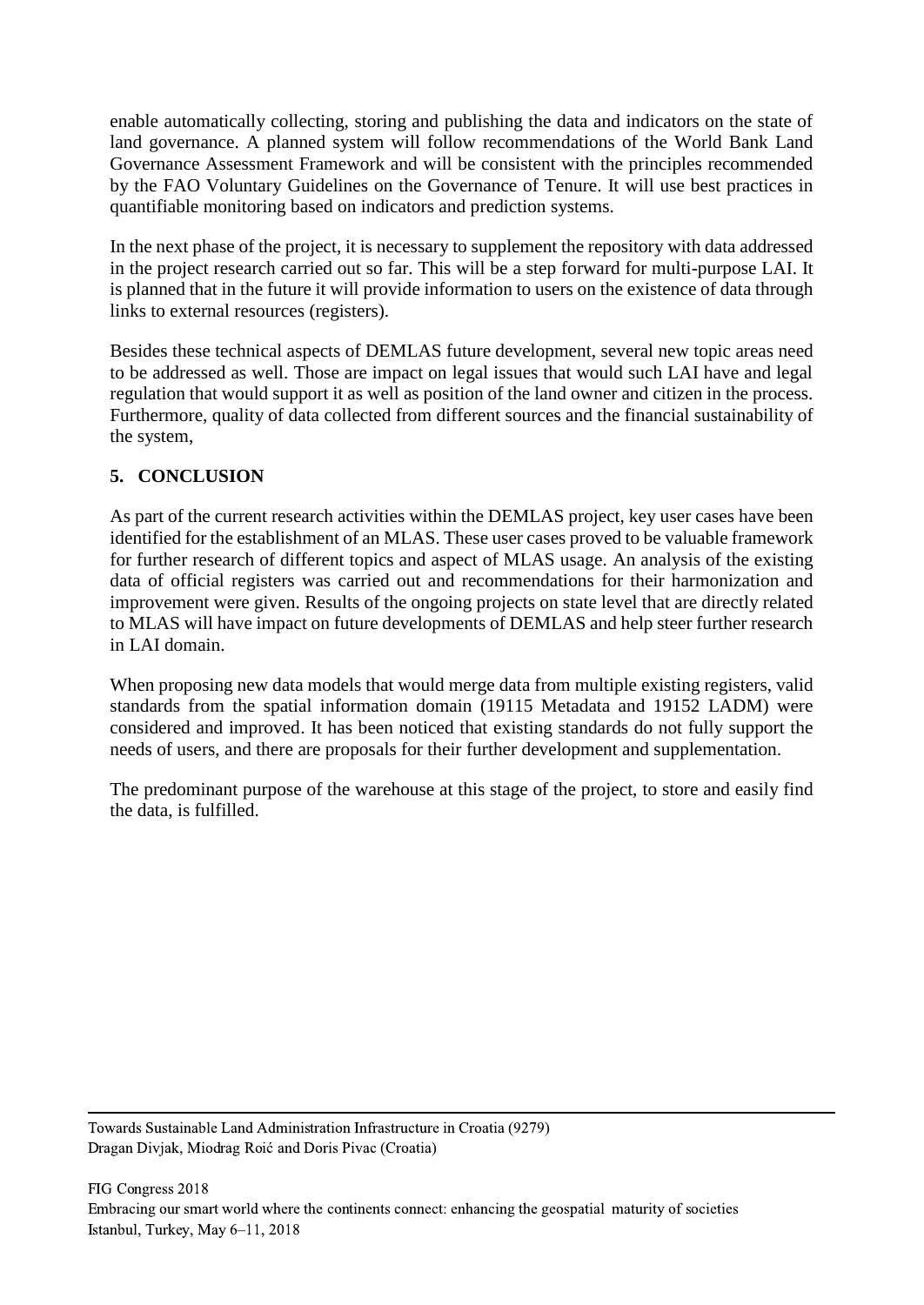#### **ACKNOWLEDGEMENT**

This work has been fully supported by Croatian Science Foundation under the project HRZZ-IP-11-2013-7714 7714

#### **REFERENCES**

- Alar, T., Tomić, H. & Mastelić Ivić, S. (2014) Fragmentacija zemljišta kao čimbenik vrednovanja u postupku komasacije. U: Racetin, I. (ed.) Proceedings from 7th Symposium of charted engineers, Osijek, Croatia
- Bennett, R, Rajabifard, A., Williamson, I., and Wallace, J., 2013, 'On recognizing land administration as critical, public good infrastructure' Land Use Policy, Vol. 30 (1), pp. 84– 93.
- Divjak, D., Roić, M., Tutić, D. (2017): Open Science in DEMLAS project, U: Racetin, I. (ed.) Proceedings from 10th Symposium of charted engineers, Opatija, Croatia
- Enemark, S. (2009) Sustainable land Administration infrastructure to support natural disaster prevention and management, paper presented in the UN regional Cartographic conference for the Americas, New York, 10-14 Aug 2009: 2-9.
- Flego, V and Roić, M. (2017) Land tenure registration on the marine areas in Croatia, International Conference. U: Maritime Spatial Planning, Ecosystem Approach and Supporting Information Systems (MaPSIS). Las Palmas de Gran Canaria.
- Lemmen, C.H.J., Van Oosterom, P. and Bennett, R. (2015): The Land Administration Domain

Model. Land Use Policy, 49:535-545

- Mađer, M., Matijević, H. & Roić, M. (2015) Analysis of possibilities for linking Land Registers and Other Official Registers in the Republic of Croatia based on LADM. Land use policy, 49, 606-616.
- Matijević, H., Roić, M. & Tomić, H. (2015) Development of Multipurpose Land Administration Systems. Proceedings from FIG Working Week 2015: "From the Wisdom of the Ages to the Challenges of the Modern World". Sofija, Bugarska, pag. 1-15
- Mičević, B (2016) Development of agricultural land administration system within the agricultural policy context in the Republic of Croatia, Doctoral Thesis, Faculty of Geodesy, University in Zagreb
- Rajabifard, A., Kalantari, M. & Williamson, I., 2013. Spatially Enabled Land Administration; Paragidm - Shift in Land Information Management, Washington DC: Annual World Bank Conference on Land and Poverty.

Towards Sustainable Land Administration Infrastructure in Croatia (9279) Dragan Divjak, Miodrag Roić and Doris Pivac (Croatia)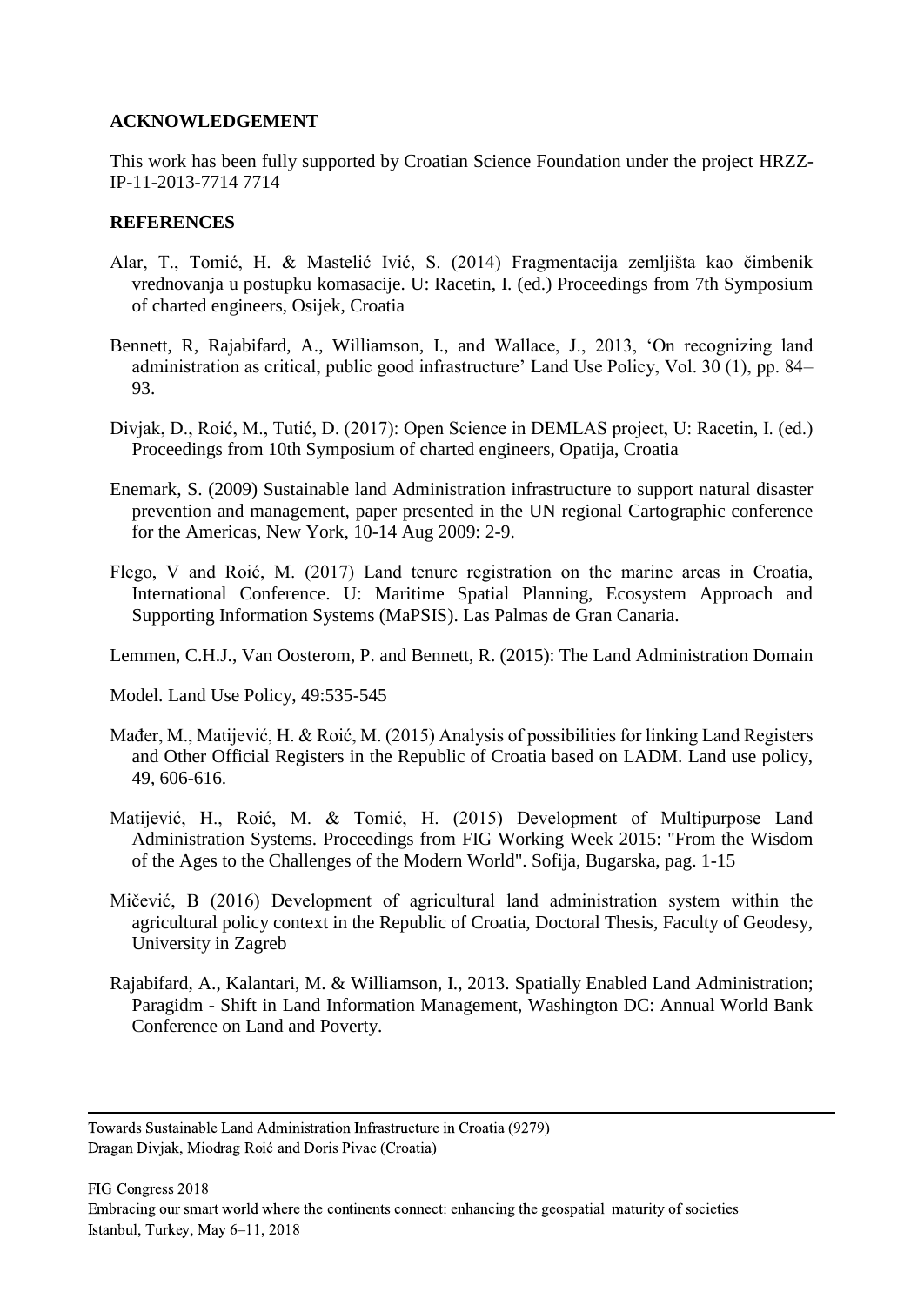- Roić, M., Vranić, S., Kliment, T., Stančić, B. and Tomić, H. (2017) Development of Multipurpose Land Administration Warehouse. Proceedings from FIG Working Week 2017: "Surveying the world of tomorrow - From digitalisation to augmented reality". Helsinki, International Federation of Surveyors, 1-12.
- Salmi, J. (2015) Study on Open Science European Commission, EUR 27390EN
- Stojanovski, J. (2014) Open science. Open Science conference possibilities and perspectives, Zagreb, Croatia
- Šiško, D., Jukić, T. & Cetl, V. (2016) Development of Strategic Urban Land Use Analysis Model. INSPIRE Conference 2016. Barcelona, Spain.
- Tomić, H., Mastelić Ivić, S., Mičević, B. & Jurakić, G. (2016) Use of Multi-Criteria Analysis for the Ranking of Land Consolidation Areas. U: Symposium on Land Consolidation. Apeldoorn, The Netherlands, 9.-11.11.2016.
- United Nations. Economic Commission for Europe UN–ECE (1996): Land administration guidelines. New York/Geneva
- van Oosterom, P.J.M., Groothedde, A., Lemmen, C.H.J., van der Molen, P. and Uitermark, H.T. (2009) Land administration as a cornerstone in the global spatial information infrastructure. In: International journal of spatial data infrastructures research: IJSDIR, 4 (2009) 34 p
- Vranić, S., Matijević, H. & Roić, M. (2015) Modelling outsourceable transactions on polygon based cadastral parcels. International journal of geographical information science, 29 (3), 454-474.
- Vučić, N. (2015) Support to the Transition from 2D to 3D Cadastre in the Republic of Croatia, Doctoral Thesis, Faculty of Geodesy, University in Zagreb

URL 1: http://openscienceasap.org/open-science/ Was ist Open Science? from OpenScience ASAP, accessesed 27.07.2017

URL 2: https://ec.europa.eu/digital-single-market/en/news/open-access-scientificpublications-horizon-2020-projects Open access to scientific publications Horizon 2020 projects, accessesed 21.09.2017

URL 3: https://demlas.geof.unizg.hr/ Demlas portal interface, accessesed 17.07.2017

Towards Sustainable Land Administration Infrastructure in Croatia (9279) Dragan Divjak, Miodrag Roić and Doris Pivac (Croatia)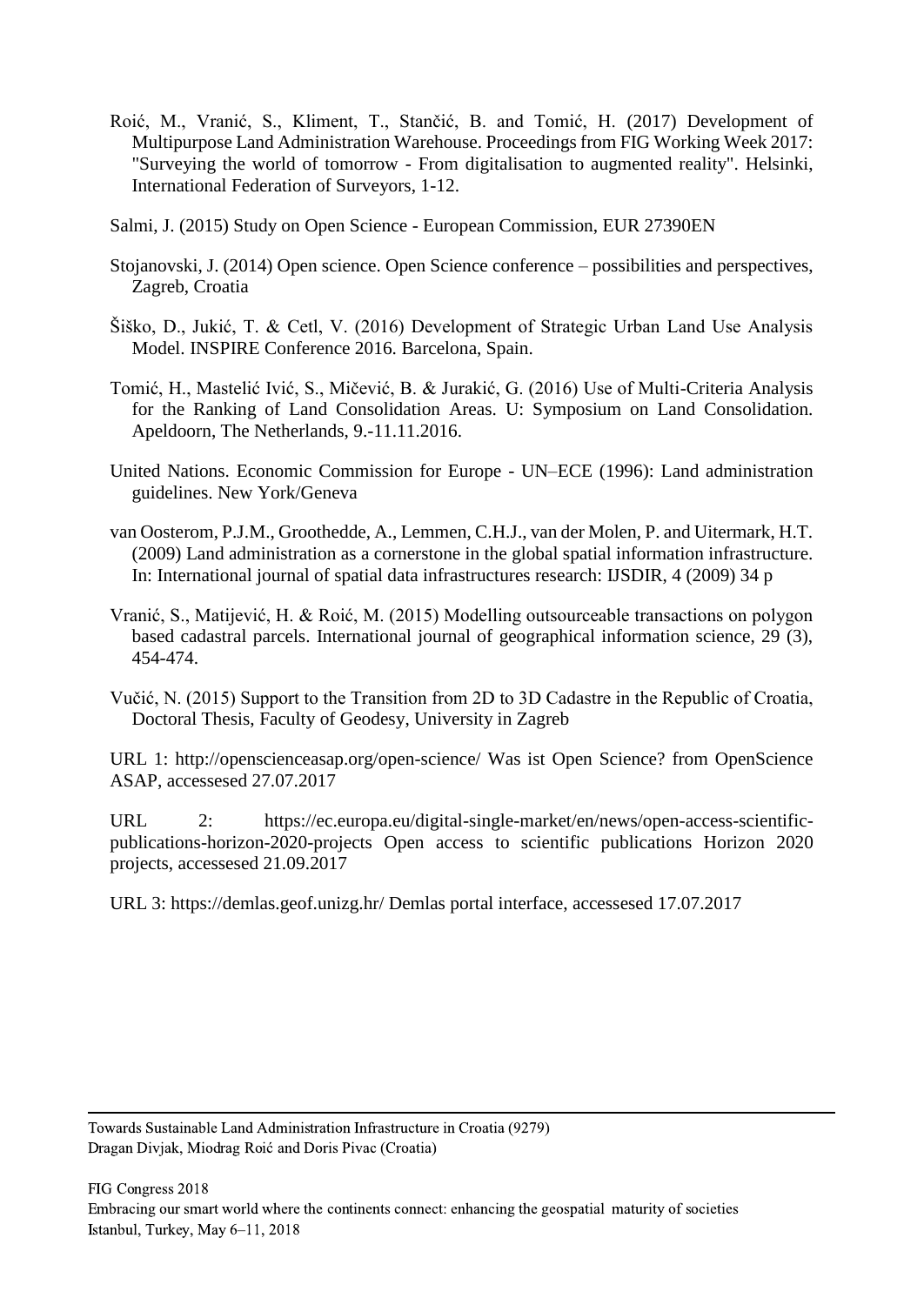#### **BIOGRAPHICAL NOTES**

**Dragan Divjak** graduated in Geodesy from the University of Zagreb, Faculty of Geodesy. In 2011, he received a MsC from the same Faculty. His professional career started in State Geodetic Administration and continued in private sector as an SDI consultant working for various public administrations, EC JRC, UN and WB. The topics that he specializes in are Spatial data infrastructures, Open data and Geoinformatics. He is currently Research Assistant at Faculty of Geodesy and PhD student.

**Miodrag Roić** graduated in Geodesy from the University of Zagreb, Faculty of Geodesy. In 1994, he received a PhD from the Technical University Vienna. Since 1996, he is a professor at the University of Zagreb, Faculty of Geodesy. He was Dean of the Faculty 2011-2015. The topics that he specializes in are Cadastre, Land Administration Systems, Engineering Geodesy and Geoinformatics. He is a corresponding member of the German Geodetic Commission (DGK) and many other national and international scientific and professional institutions.

**Doris Pivac** graduated in 2014 at the Faculty of Geodesy, University of Zagreb. After graduation until today she works as an Assistant at Department of Applied Geodesy, University of Zagreb, Croatia. She is a PhD student with particular interests in land administration.

| Dragan         |        |                                                            |         |      | Divjak          |
|----------------|--------|------------------------------------------------------------|---------|------|-----------------|
| University     | of     | Zagreb,                                                    | Faculty | of   | Geodesy         |
| Kačićeva       |        |                                                            |         |      | 26              |
| HR-10000       |        |                                                            |         |      | Zagreb          |
| <b>CROATIA</b> |        |                                                            |         |      |                 |
| Tel.           | $^{+}$ | 385                                                        |         | 4639 | 191             |
| Fax            | $^{+}$ | 385                                                        |         | 4828 | 081             |
| Email:         |        |                                                            |         |      | ddivjak@geof.hr |
|                |        | Web site: http://www.geof.unizg.hr/mod/page/view.php?id=87 |         |      |                 |
|                |        |                                                            |         |      |                 |
|                |        |                                                            |         |      |                 |
|                |        |                                                            |         |      |                 |
| Miodrag        |        |                                                            |         |      | Roić            |
| University     | of     | Zagreb,                                                    | Faculty | of   | Geodesy         |
|                |        |                                                            |         |      |                 |

#### **CONTACTS**